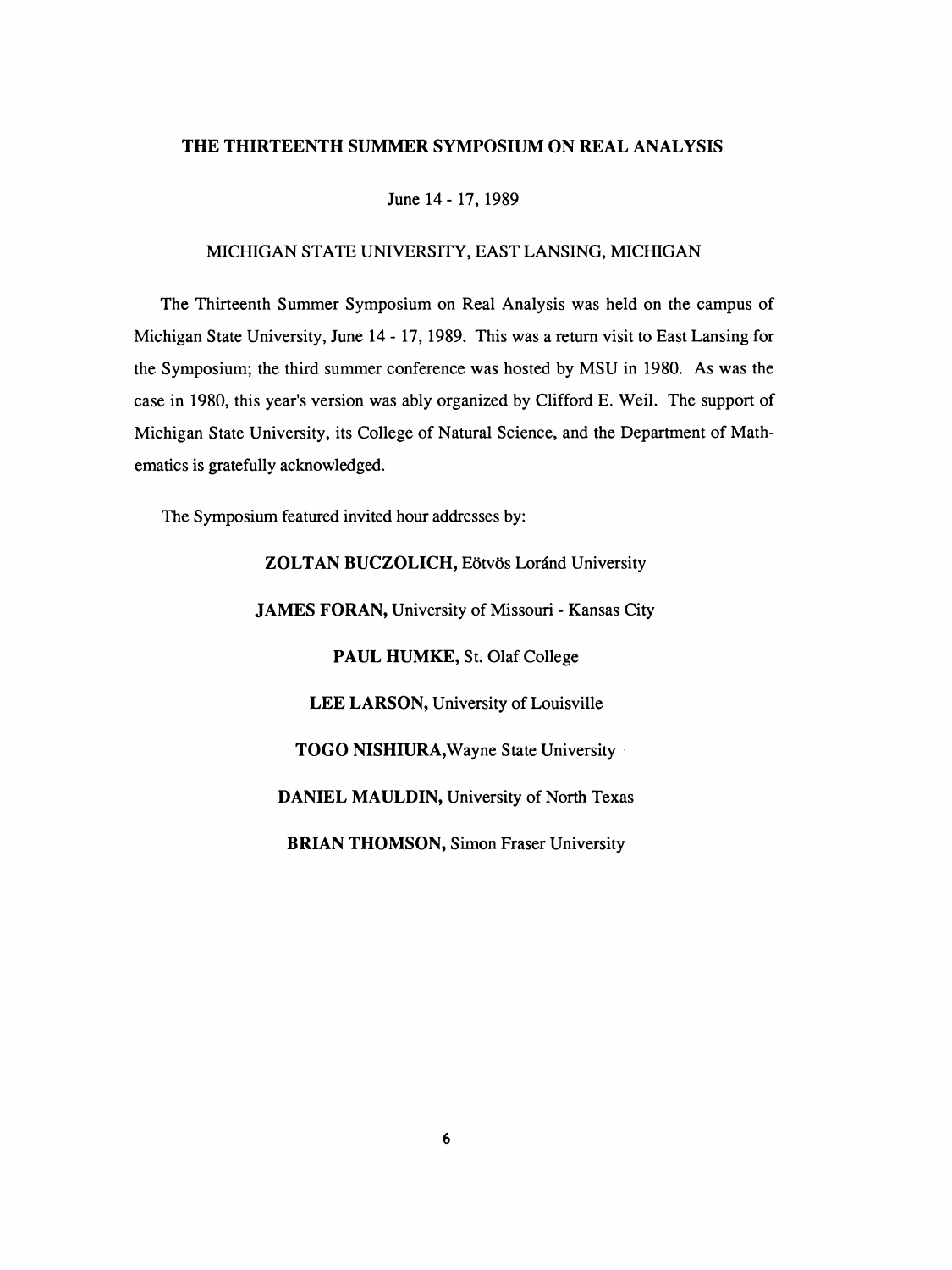Other participants included: H. Atkinson (U. Windsor), R. Brackebusch (Indiana U. SE.), J. Brown (Auburn U.), A. Bruckner (U. Calif. - Santa Barbara), K. Bracks (Mich. St. U.), K. Ciescielski (W. Va. U.), G. Cross (U. Waterloo), M. Evans (N. C. St. U.), H. Fast (Wayne St. U.), I. Fleischer (U. Waterloo), B. Garrett (Tenn. St. U.), R. Gibson (Columbus C.), M. Gutkowski (Lake Superior St. U.), C.-M. Lee (U. Wies. - Milwau kee), R. Henstock (U. Ulster), J. Marik (Mich. St. U.), J. Masterson (Mich. St. U.), S. Meinershagen (NW Missouri St. U.), R. O'Malley (U. Wise. - Milwaukee), G. Schlee (U. N. Texas), D. Spear (U. N. Texas), C. Upton (U. Melbourne), T. Traynor (U. Windsor), and L. Yap (Nat'l U. Singapore).

 At the banquet on Friday evening Conference Director Weil announced the 1989 re cipient of the ANDY. And the winner is

## JACK BROWN, Auburn University

 Congratulations, Jack! A photo of the presentation is on the following page where a picture of most of the participants can also be found.

 The program of the symposium is reprinted on the page following the photograph page. This is followed by summaries of the talks in the order that they appear in the program. It should be noted that Dan Mauldin and Glen Schlee have combined their summaries into a joint report. Also a summary from Professor Garrett was not available at the time this issue was printed.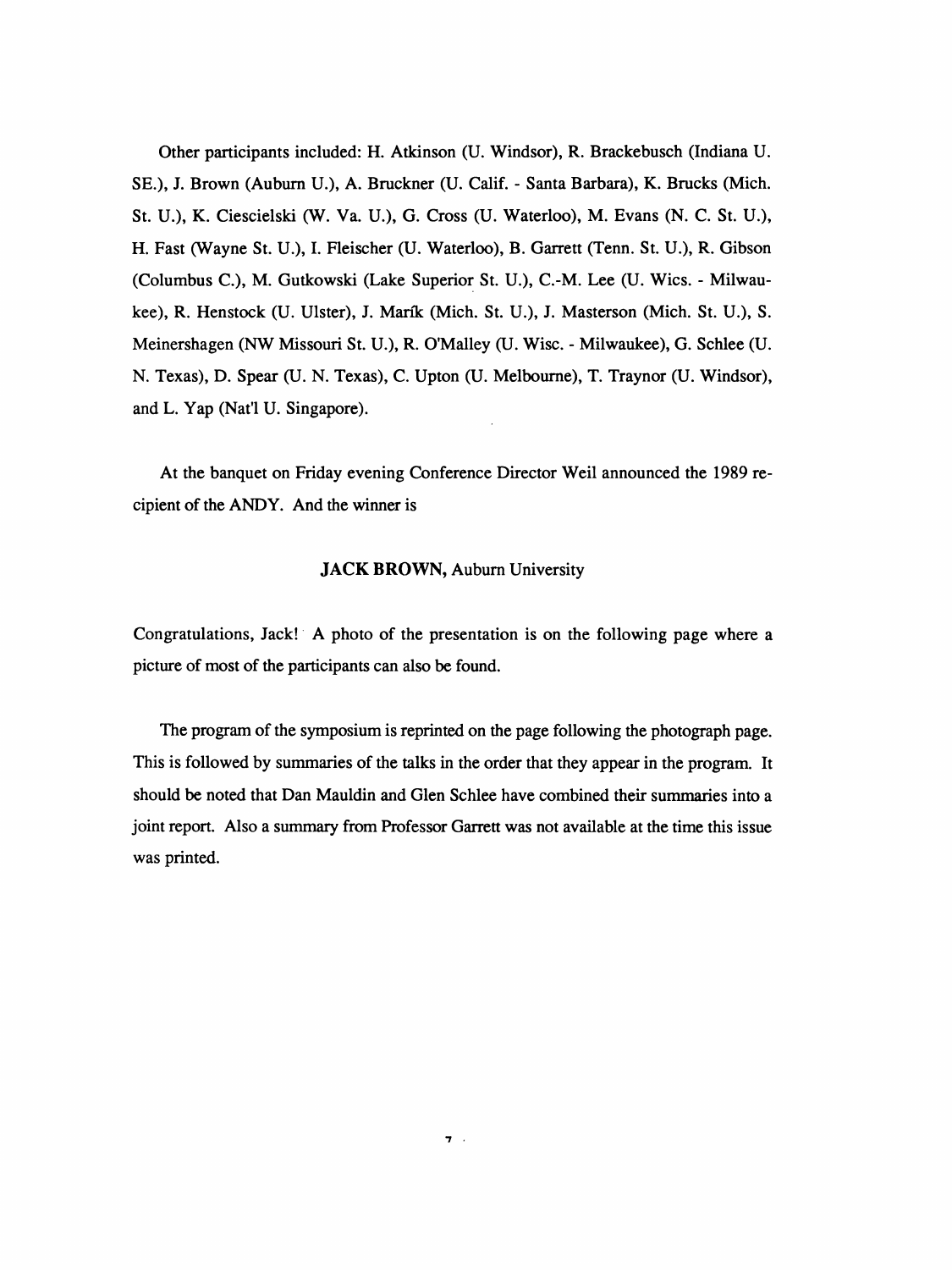

 As an exercise for the reader, (not to be handed in) identify all of the participants of the Thirteenth Summer Symposium in Real Functions who responded to the call to assemble for the mandatory photograph. Hint: The person in the back revealing only his eyes and forehead has initials D. M.



 From among all (two) of the pictures of this year's Andy presentation submitted for con sideration the judges (your managing editor) selected this one since it includes the presenter (ibid) the winner of the Andy, Professor Jack Brown and the namesake of the award, Pro fessor Andrew Bruckner. The picture was donated (unbeknownst to him) by Professor George Cross and the committee wishes to express its thanks to him.